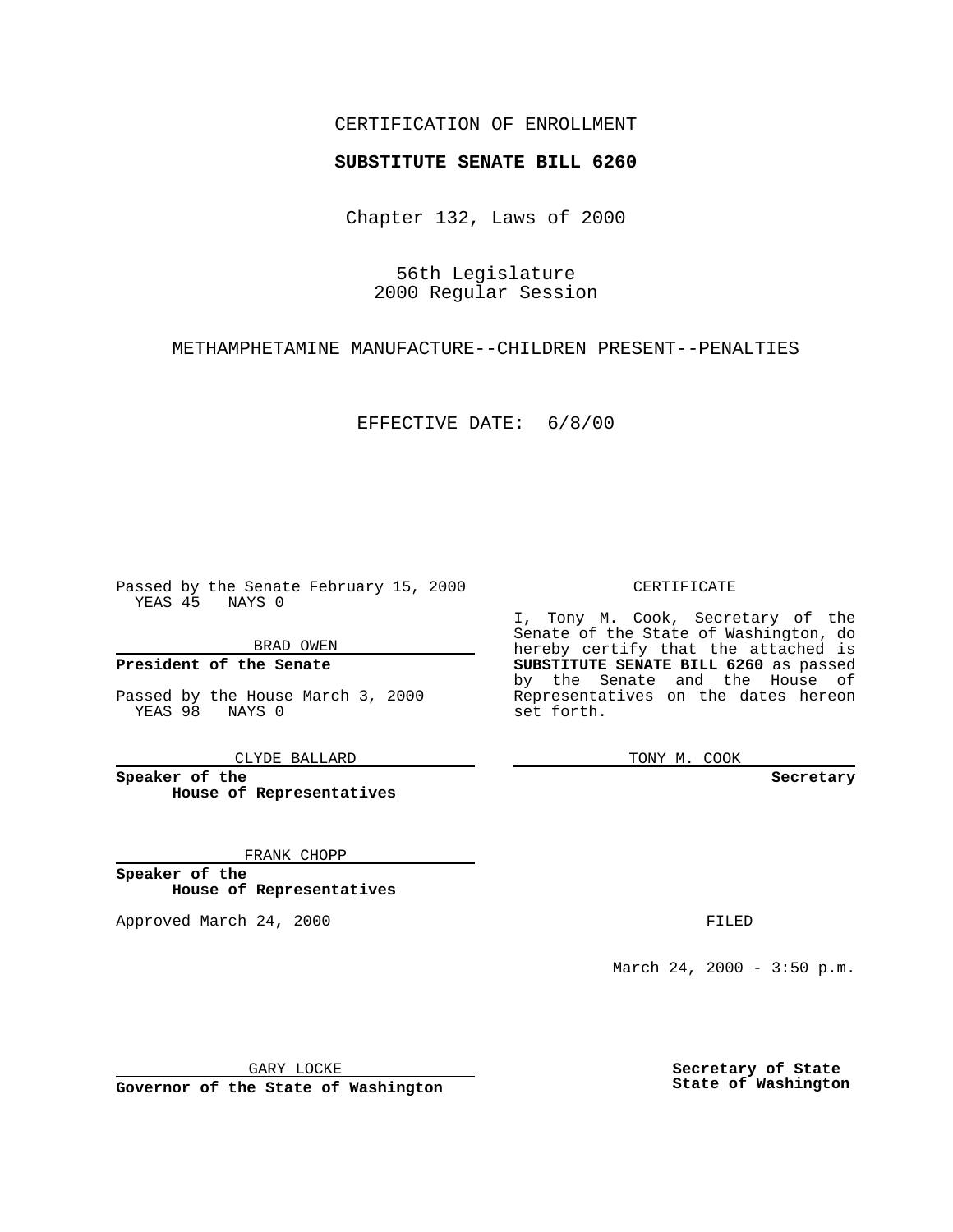## **SUBSTITUTE SENATE BILL 6260** \_\_\_\_\_\_\_\_\_\_\_\_\_\_\_\_\_\_\_\_\_\_\_\_\_\_\_\_\_\_\_\_\_\_\_\_\_\_\_\_\_\_\_\_\_\_\_

\_\_\_\_\_\_\_\_\_\_\_\_\_\_\_\_\_\_\_\_\_\_\_\_\_\_\_\_\_\_\_\_\_\_\_\_\_\_\_\_\_\_\_\_\_\_\_

Passed Legislature - 2000 Regular Session

#### **State of Washington 56th Legislature 2000 Regular Session**

**By** Senate Committee on Judiciary (originally sponsored by Senators Rasmussen, Heavey, Haugen, Goings, Oke and Gardner)

Read first time 02/04/2000.

 AN ACT Relating to manufacture of a controlled substance with children present; reenacting and amending RCW 9.94A.310; adding a new section to chapter 9.94A RCW; and prescribing penalties.

BE IT ENACTED BY THE LEGISLATURE OF THE STATE OF WASHINGTON:

 NEW SECTION. **Sec. 1.** A new section is added to chapter 9.94A RCW to read as follows:

manufacture;

In a criminal case where:

 (1) The defendant has been convicted of (a) manufacture of a controlled substance under RCW 69.50.401(a) relating to manufacture of methamphetamine; or (b) possession of ephedrine or pseudoephedrine with intent to manufacture methamphetamine, as defined in RCW 69.50.440; and (2) There has been a special allegation pleaded and proven beyond a reasonable doubt that the defendant committed the crime when a person under the age of eighteen was present in or upon the premises of

 the court shall make a finding of fact of the special allegation, or if a jury trial is had, the jury shall, if it finds the defendant guilty, also find a special verdict as to the special allegation.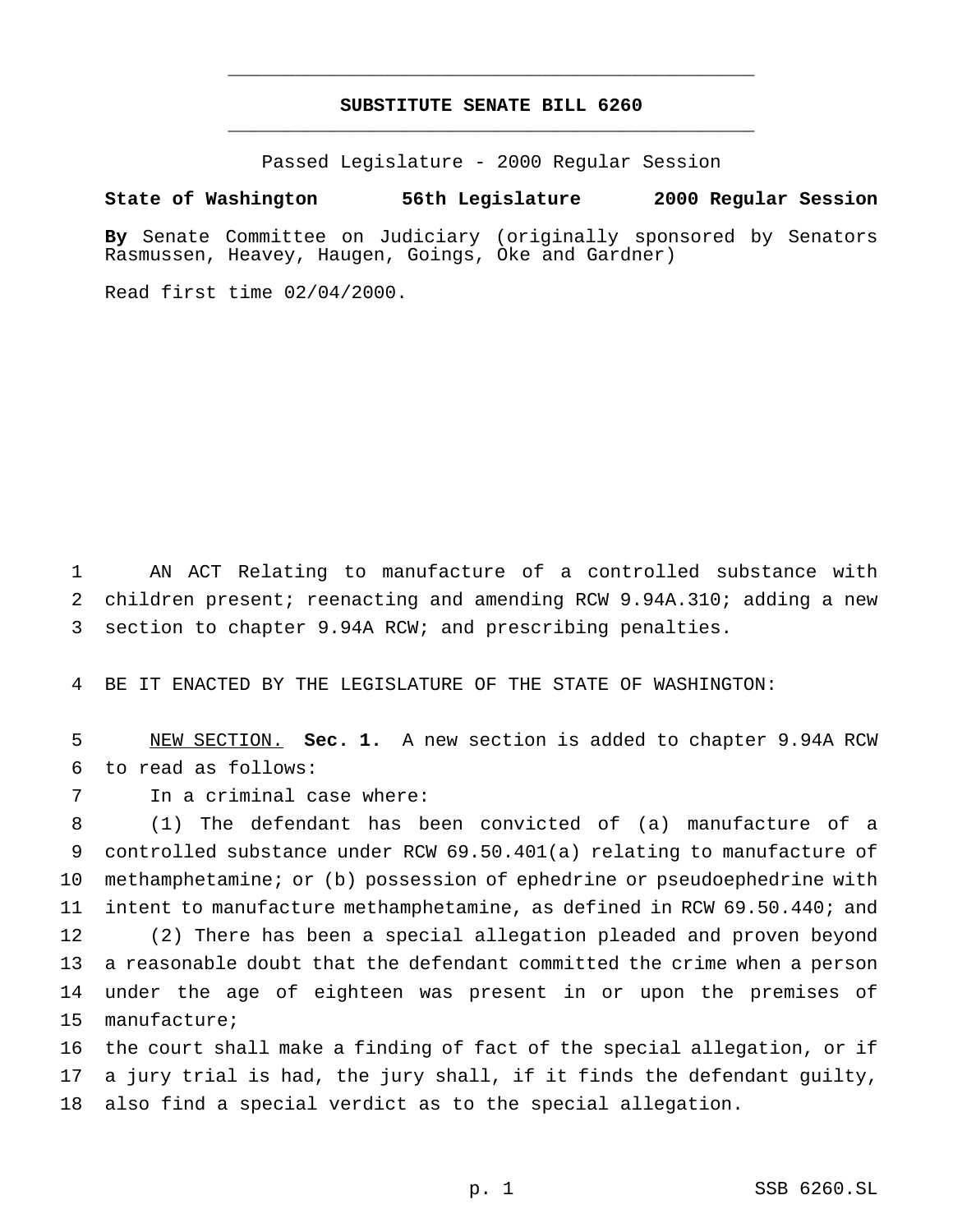Sec. 2. RCW 9.94A.310 and 1999 c 352 s 2 and 1999 c 324 s 3 are  $\mathbf{1}$  $\overline{a}$ each reenacted and amended to read as follows:  $\mathfrak{Z}$  $(1)$ TABLE 1  $\overline{4}$ Sentencing Grid  $\mathsf S$ SERIOUSNESS  $6\overline{6}$ LEVEL OFFENDER SCORE  $\overline{7}$ 9 or  $\,8\,$  $\mathsf{O}$  $\mathbf{1}$  $\overline{2}$  $\mathfrak{Z}$  $\overline{4}$ 5 6  $\overline{7}$ 8 more  $\mathsf 9$ Life Sentence without Parole/Death Penalty  $10$ XVI  $11$ 12 23y4m 24y4m 25y4m 26y4m 27y4m 28y4m 30y4m 32y10m36y XV  $40y$  $281 13$  $240 250 261 271 291 312 338 370 411 -$ 14 320 333 347 361 374 388 416 450 493 548  $15$ 16 **XIV** 14y4m 15y4m 16y2m 17y 17y11m18y9m 20y5m 22y2m 25y7m  $29y$ 17  $144 154 165 175 195 216 257 298 123 134-$ 18 220 234 244 254 265 275 295 316 357 397 19 20  $15y$ XIII  $12y$  $13y$  $14y$  $16y$  $17y$  $19y$  $21y$  $25y$  $29y$ 21  $123 134 144 154 165 175 195 216 257 298 -$ 22 164 178 192 205 219 233 260 288 342 397 23 9y11m 10y9m 11y8m 12y6m 13y5m 15y9m 17y3m 20y3m 24 XII  $9y$  $23y3m$ 25  $93 102 111 120 129 138 162 178 240 209 -$ 26 123 136 147 160 171 184 216 236 277 318 27 28 9y2m 9y11m 10y9m 11y7m 14y2m 15y5m 17y11m 20y5m  $7y6m$   $8y4m$ ΧI  $78 120 -$ 29  $86 95 102 111 146 159 185 210 -$ 30 102 114 125 136 147 158 194 211 245 280  $31$  $32<sup>2</sup>$  $\mathbf X$  $5y$  $5y6m$ бу бу6m  $7y$ 7y6m 9y6m 10y6m 12y6m  $14y6m$  $77 129 -$ 33  $51 57 62 67 72 98 108 149 -$ 34 68 75 82 171 89 96 102 130 144 198 35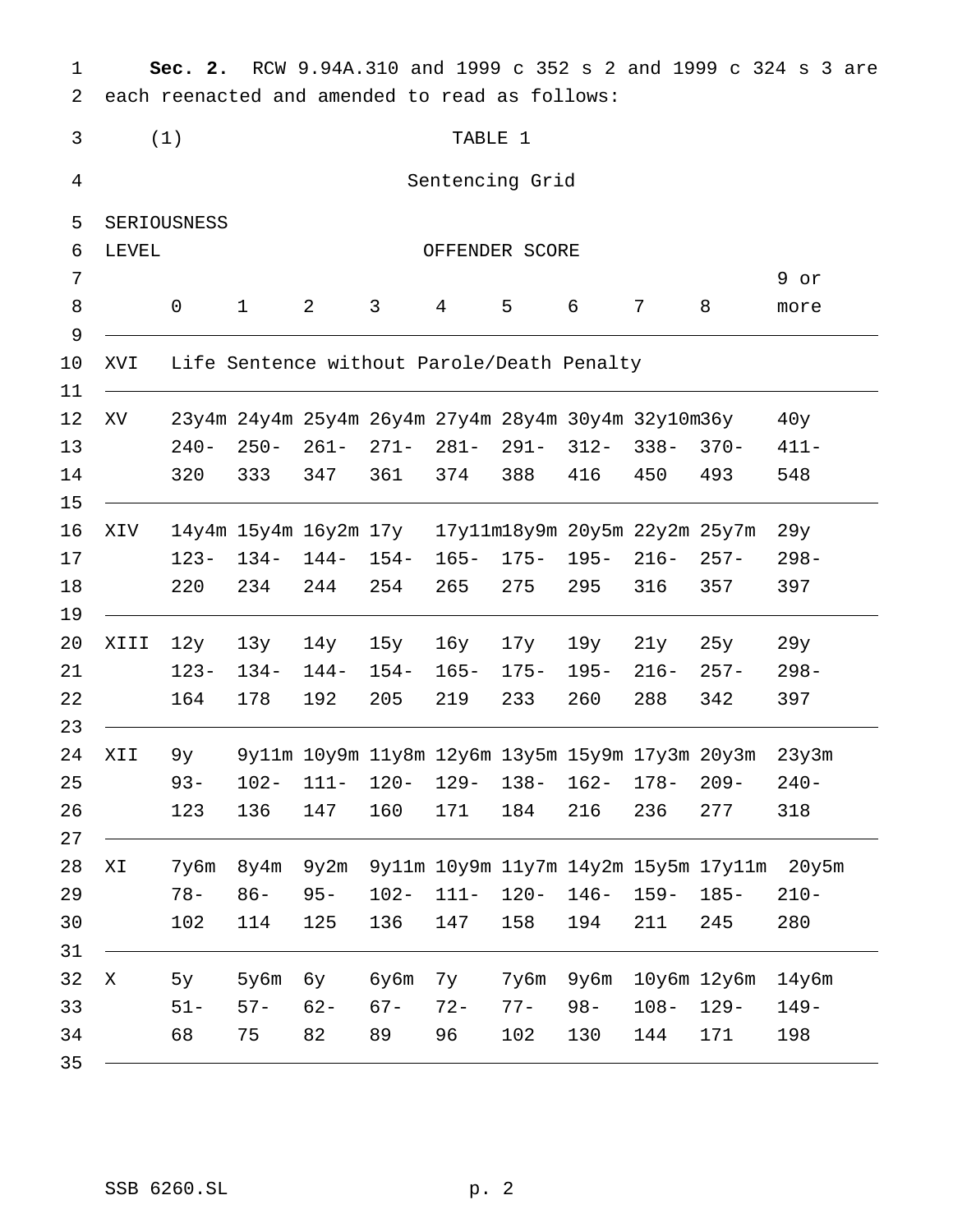| 1                   | ΙX          | 3y       | 3y6m            | 4y             | $4y$ 6m        | 5y       | 5у6m           | 7y6m     | 8у6m   | $10y$ 6m | $12y$ 6m |
|---------------------|-------------|----------|-----------------|----------------|----------------|----------|----------------|----------|--------|----------|----------|
| 2                   |             | $31 -$   | $36 -$          | $41 -$         | $46 -$         | $51 -$   | $57 -$         | $77 -$   | $87 -$ | $108 -$  | $129 -$  |
| 3<br>$\overline{4}$ |             | 41       | 48              | 54             | 61             | 68       | 75             | 102      | 116    | 144      | 171      |
| 5                   | VIII        | 2у       | 2y6m            | 3y             | 3y6m           | $4$ y    | 4y6m           | бубm     | 7y6m   | 8у6m     | $10y$ 6m |
| 6                   |             | $21 -$   | $26 -$          | $31 -$         | $36 -$         | $41 -$   | $46 -$         | $67 -$   | $77 -$ | $87 -$   | $108 -$  |
| 7                   |             | 27       | 34              | 41             | 48             | 54       | 61             | 89       | 102    | 116      | 144      |
| 8                   |             |          |                 |                |                |          |                |          |        |          |          |
| 9                   | VII         | 18m      | 2у              | 2y6m           | 3y             | 3y6m     | $4$ y          | 5у6m     | бубm   | 7y6m     | 8у6m     |
| 10                  |             | $15 -$   | $21 -$          | $26 -$         | $31 -$         | $36 -$   | $41 -$         | $57 -$   | $67 -$ | $77 -$   | $87 -$   |
| 11                  |             | 20       | 27              | 34             | 41             | 48       | 54             | 75       | 89     | 102      | 116      |
| 12                  |             |          |                 |                |                |          |                |          |        |          |          |
| 13                  | VI          | 13m      | 18 <sub>m</sub> | 2у             | 2y6m           | 3y       | 3y6m           | 4у6m     | 5у6m   | бубm     | 7y6m     |
| 14                  |             | $12 + -$ | $15 -$          | $21 -$         | $26 -$         | $31 -$   | $36 -$         | $46 -$   | $57 -$ | $67 -$   | $77 -$   |
| 15                  |             | 14       | 20              | 27             | 34             | 41       | 48             | 61       | 75     | 89       | 102      |
| 16                  |             |          |                 |                |                |          |                |          |        |          |          |
| 17                  | V           | 9m       | 13m             | 15m            | 18m            | 2y2m     | 3y2m           | $4$ y    | 5y     | бу       | 7у       |
| 18                  |             | $6-$     | $12 + -$        | $13 -$         | $15 -$         | $22 -$   | $33 -$         | $41 -$   | $51 -$ | $62 -$   | $72 -$   |
| 19                  |             | 12       | 14              | 17             | 20             | 29       | 43             | 54       | 68     | 82       | 96       |
| 20<br>21            | IV          | бm       | 9m              | 13m            | 15m            | 18m      | 2y2m           | 3y2m     | 4y2m   | 5y2m     | 6y2m     |
| 22                  |             | $3-$     | $6-$            | $12 + -$       | $13 -$         | $15 -$   | $22 -$         | $33 -$   | $43 -$ | $53 -$   | $63 -$   |
| 23                  |             | 9        | 12              | 14             | 17             | 20       | 29             | 43       | 57     | 70       | 84       |
| 24                  |             |          |                 |                |                |          |                |          |        |          |          |
| 25                  | III         | 2m       | 5m              | 8 <sub>m</sub> | 11m            | 14m      | 20m            | 2y2m     | 3y2m   | 4y2m     | 5y       |
| 26                  |             | $1 -$    | $3 -$           | $4-$           | $9-$           | $12 + -$ | $17 -$         | $22 -$   | $33 -$ | $43 -$   | $51 -$   |
| 27                  |             | 3        | 8               | 12             | 12             | 16       | 22             | 29       | 43     | 57       | 68       |
| 28                  |             |          |                 |                |                |          |                |          |        |          |          |
| 29                  | II          |          | 4 <sub>m</sub>  | бm             | 8 <sub>m</sub> | 13m      | 16m            | 20m      | 2y2m   | 3y2m     | 4y2m     |
| 30                  |             | $0 - 90$ | $2 -$           | $3 -$          | $4-$           | $12 + -$ | $14 -$         | $17 -$   | $22 -$ | $33 -$   | $43 -$   |
| 31                  |             | Days     | 6               | 9              | 12             | 14       | 18             | 22       | 29     | 43       | 57       |
| 32<br>33            | $\mathbf I$ |          |                 | 3m             | 4 <sub>m</sub> | 5m       | 8 <sub>m</sub> | 13m      | 16m    | 20m      | 2y2m     |
| 34                  |             | $0 - 60$ | $0 - 90$        | $2 -$          | $2 -$          | $3 -$    | $4-$           | $12 + -$ | $14 -$ | $17 -$   | $22 -$   |
| 35                  |             | Days     | Days            | 5              | 6              | 8        | 12             | 14       | 18     | 22       | 29       |
| 36                  |             |          |                 |                |                |          |                |          |        |          |          |
|                     |             |          |                 |                |                |          |                |          |        |          |          |

NOTE: Numbers in the first horizontal row of each seriousness category  $37$ 38 represent sentencing midpoints in  $years(y)$  and months(m). Numbers in

p. 3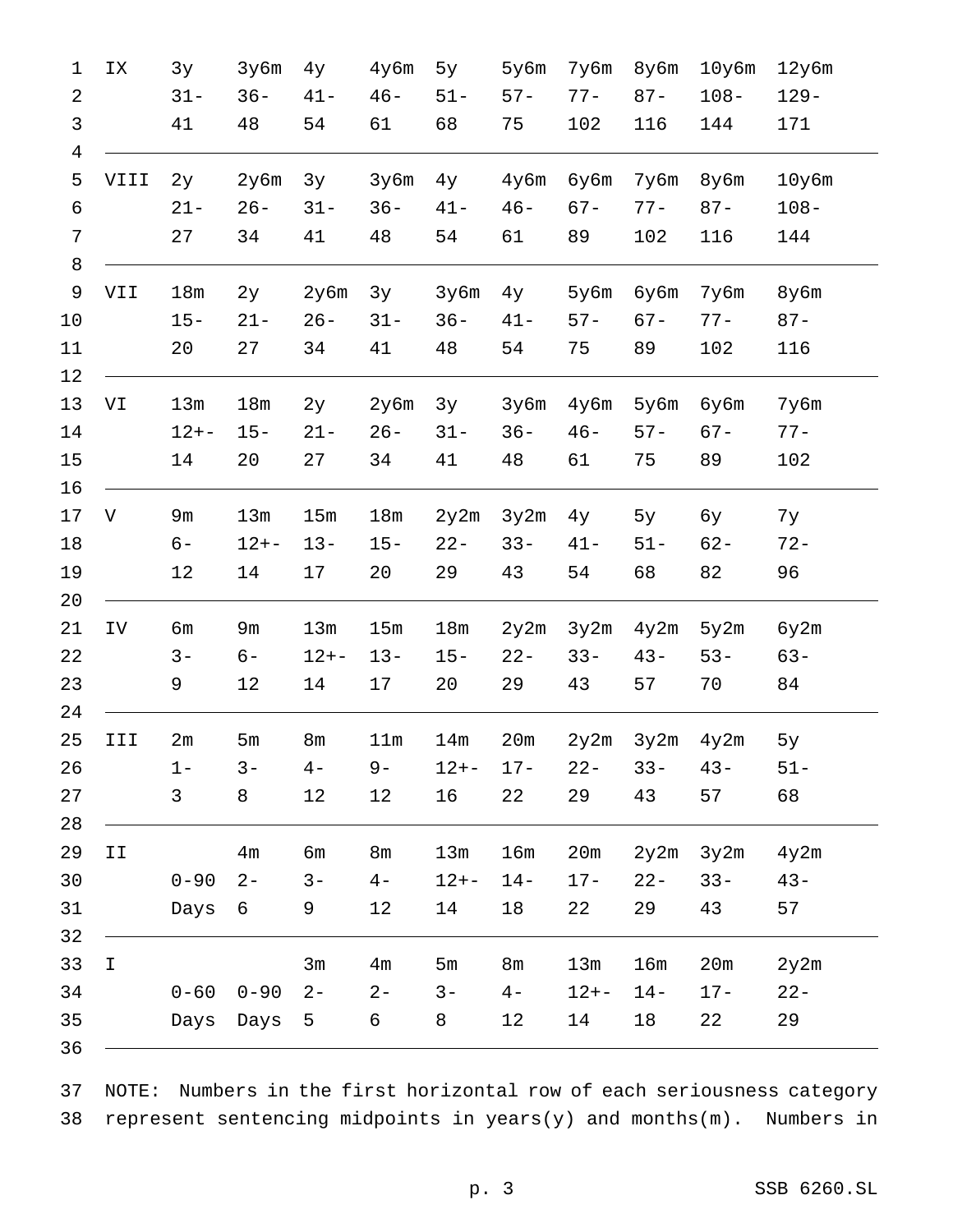the second and third rows represent presumptive sentencing ranges in months, or in days if so designated. 12+ equals one year and one day. (2) For persons convicted of the anticipatory offenses of criminal attempt, solicitation, or conspiracy under chapter 9A.28 RCW, the presumptive sentence is determined by locating the sentencing grid sentence range defined by the appropriate offender score and the seriousness level of the completed crime, and multiplying the range by 75 percent.

 (3) The following additional times shall be added to the presumptive sentence for felony crimes committed after July 23, 1995, if the offender or an accomplice was armed with a firearm as defined in RCW 9.41.010 and the offender is being sentenced for one of the crimes listed in this subsection as eligible for any firearm enhancements based on the classification of the completed felony crime. If the offender is being sentenced for more than one offense, the firearm enhancement or enhancements must be added to the total period of confinement for all offenses, regardless of which underlying offense is subject to a firearm enhancement. If the offender or an accomplice was armed with a firearm as defined in RCW 9.41.010 and the offender is being sentenced for an anticipatory offense under chapter 9A.28 RCW to commit one of the crimes listed in this subsection as eligible for any firearm enhancements, the following additional times shall be added to the presumptive sentence determined under subsection (2) of this section based on the felony crime of conviction as classified under RCW 9A.28.020:

 (a) Five years for any felony defined under any law as a class A felony or with a maximum sentence of at least twenty years, or both, and not covered under (f) of this subsection.

 (b) Three years for any felony defined under any law as a class B felony or with a maximum sentence of ten years, or both, and not covered under (f) of this subsection.

 (c) Eighteen months for any felony defined under any law as a class C felony or with a maximum sentence of five years, or both, and not covered under (f) of this subsection.

 (d) If the offender is being sentenced for any firearm enhancements under (a), (b), and/or (c) of this subsection and the offender has previously been sentenced for any deadly weapon enhancements after July 23, 1995, under (a), (b), and/or (c) of this subsection or subsection  $(4)(a)$ ,  $(b)$ , and/or  $(c)$  of this section, or both, any and all firearm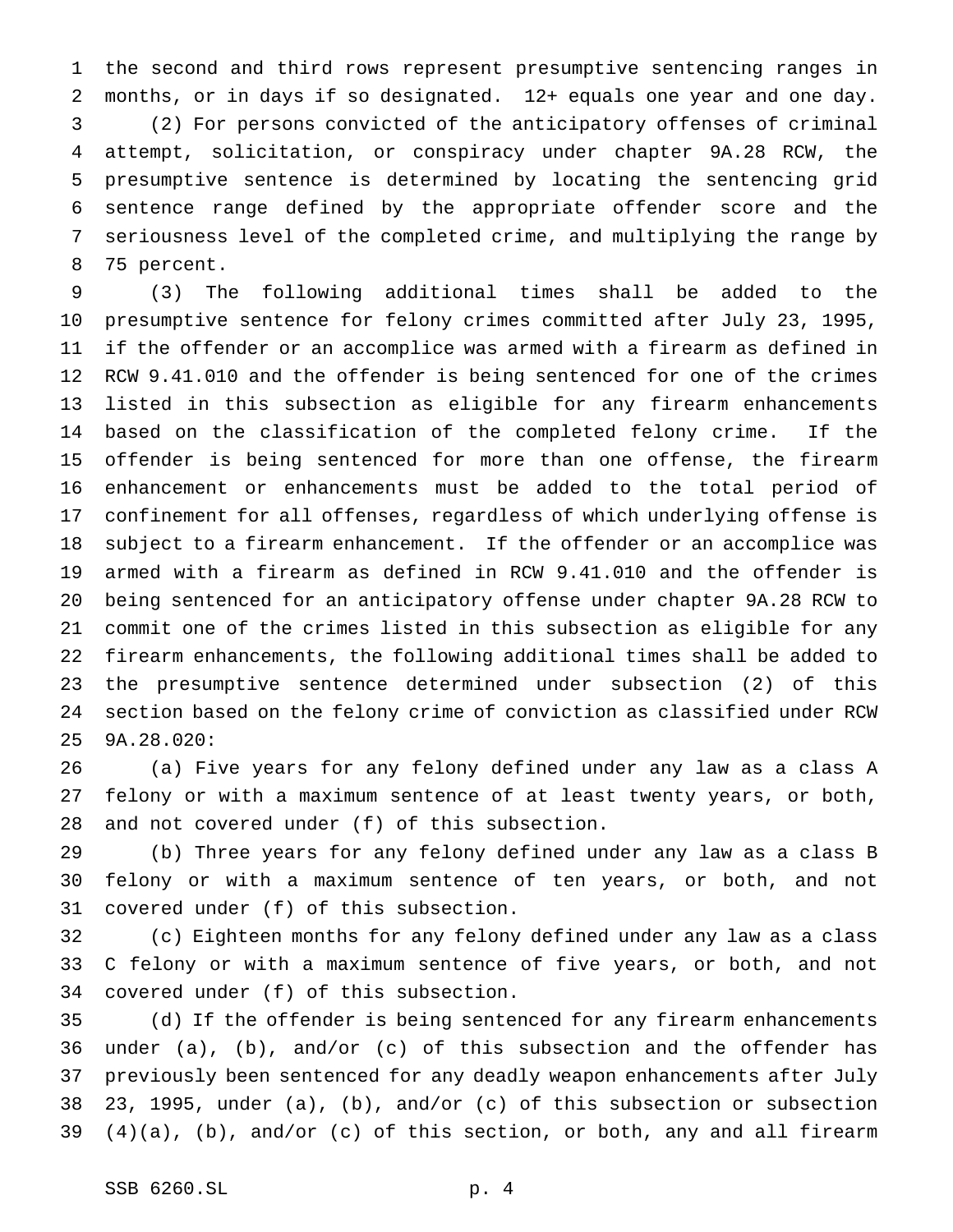enhancements under this subsection shall be twice the amount of the enhancement listed.

 (e) Notwithstanding any other provision of law, any and all firearm enhancements under this section are mandatory, shall be served in total confinement, and shall run consecutively to all other sentencing provisions, including other firearm or deadly weapon enhancements, for all offenses sentenced under this chapter. However, whether or not a mandatory minimum term has expired, an offender serving a sentence under this subsection may be granted an extraordinary medical placement when authorized under RCW 9.94A.150(4).

 (f) The firearm enhancements in this section shall apply to all felony crimes except the following: Possession of a machine gun, possessing a stolen firearm, drive-by shooting, theft of a firearm, unlawful possession of a firearm in the first and second degree, and use of a machine gun in a felony.

 (g) If the presumptive sentence under this section exceeds the statutory maximum for the offense, the statutory maximum sentence shall be the presumptive sentence unless the offender is a persistent offender as defined in RCW 9.94A.030. If the addition of a firearm enhancement increases the sentence so that it would exceed the statutory maximum for the offense, the portion of the sentence representing the enhancement may not be reduced.

 (4) The following additional times shall be added to the presumptive sentence for felony crimes committed after July 23, 1995, if the offender or an accomplice was armed with a deadly weapon as defined in this chapter other than a firearm as defined in RCW 9.41.010 and the offender is being sentenced for one of the crimes listed in this subsection as eligible for any deadly weapon enhancements based on the classification of the completed felony crime. If the offender is being sentenced for more than one offense, the deadly weapon enhancement or enhancements must be added to the total period of confinement for all offenses, regardless of which underlying offense is subject to a deadly weapon enhancement. If the offender or an accomplice was armed with a deadly weapon other than a firearm as defined in RCW 9.41.010 and the offender is being sentenced for an anticipatory offense under chapter 9A.28 RCW to commit one of the crimes listed in this subsection as eligible for any deadly weapon enhancements, the following additional times shall be added to the presumptive sentence determined under subsection (2) of this section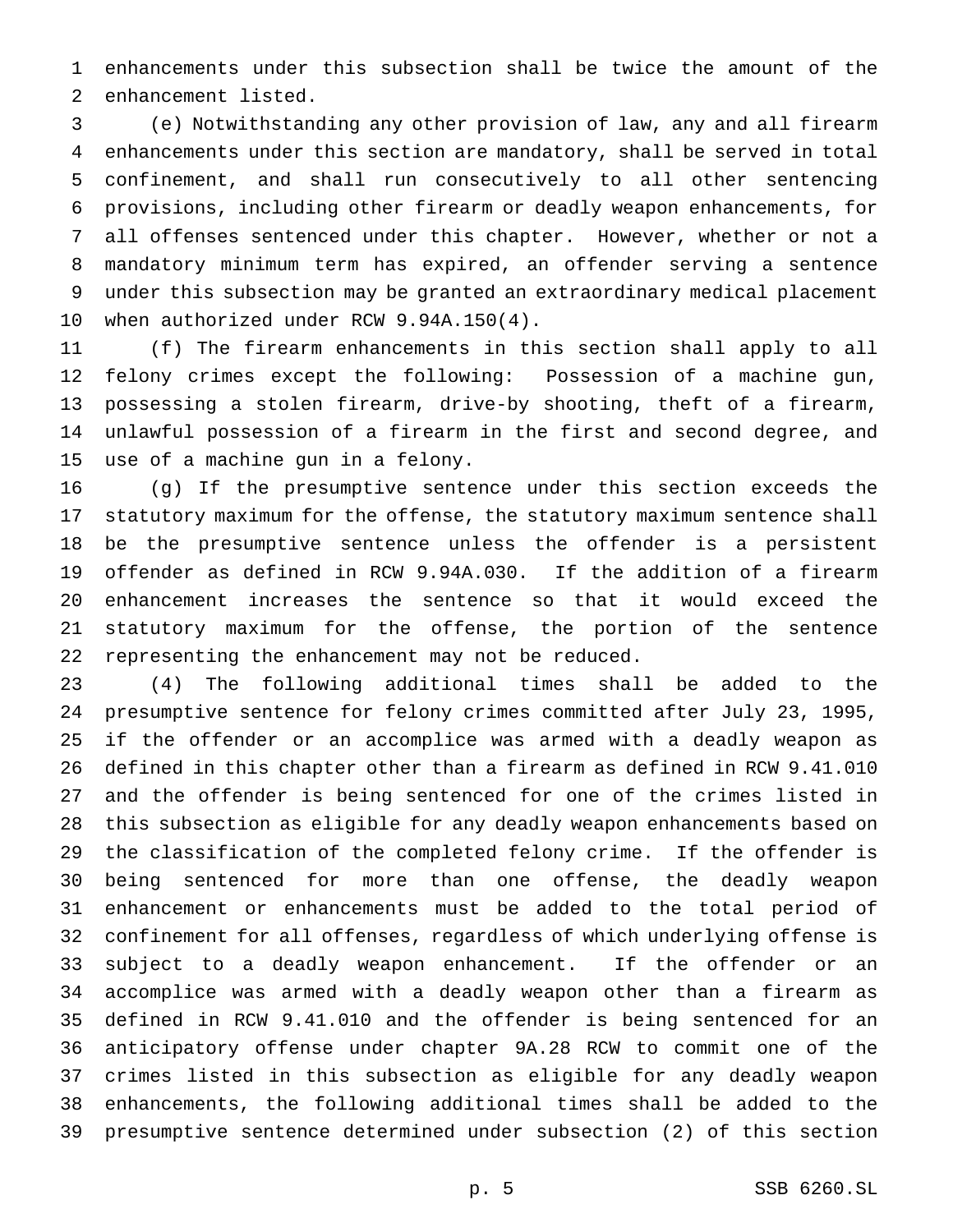based on the felony crime of conviction as classified under RCW 9A.28.020:

 (a) Two years for any felony defined under any law as a class A felony or with a maximum sentence of at least twenty years, or both, and not covered under (f) of this subsection.

 (b) One year for any felony defined under any law as a class B felony or with a maximum sentence of ten years, or both, and not covered under (f) of this subsection.

 (c) Six months for any felony defined under any law as a class C felony or with a maximum sentence of five years, or both, and not covered under (f) of this subsection.

 (d) If the offender is being sentenced under (a), (b), and/or (c) of this subsection for any deadly weapon enhancements and the offender has previously been sentenced for any deadly weapon enhancements after July 23, 1995, under (a), (b), and/or (c) of this subsection or subsection (3)(a), (b), and/or (c) of this section, or both, any and all deadly weapon enhancements under this subsection shall be twice the amount of the enhancement listed.

 (e) Notwithstanding any other provision of law, any and all deadly weapon enhancements under this section are mandatory, shall be served in total confinement, and shall run consecutively to all other sentencing provisions, including other firearm or deadly weapon enhancements, for all offenses sentenced under this chapter. However, whether or not a mandatory minimum term has expired, an offender serving a sentence under this subsection may be granted an extraordinary medical placement when authorized under RCW 9.94A.150(4). (f) The deadly weapon enhancements in this section shall apply to all felony crimes except the following: Possession of a machine gun, possessing a stolen firearm, drive-by shooting, theft of a firearm, unlawful possession of a firearm in the first and second degree, and use of a machine gun in a felony.

 (g) If the presumptive sentence under this section exceeds the statutory maximum for the offense, the statutory maximum sentence shall be the presumptive sentence unless the offender is a persistent offender as defined in RCW 9.94A.030. If the addition of a deadly weapon enhancement increases the sentence so that it would exceed the statutory maximum for the offense, the portion of the sentence representing the enhancement may not be reduced.